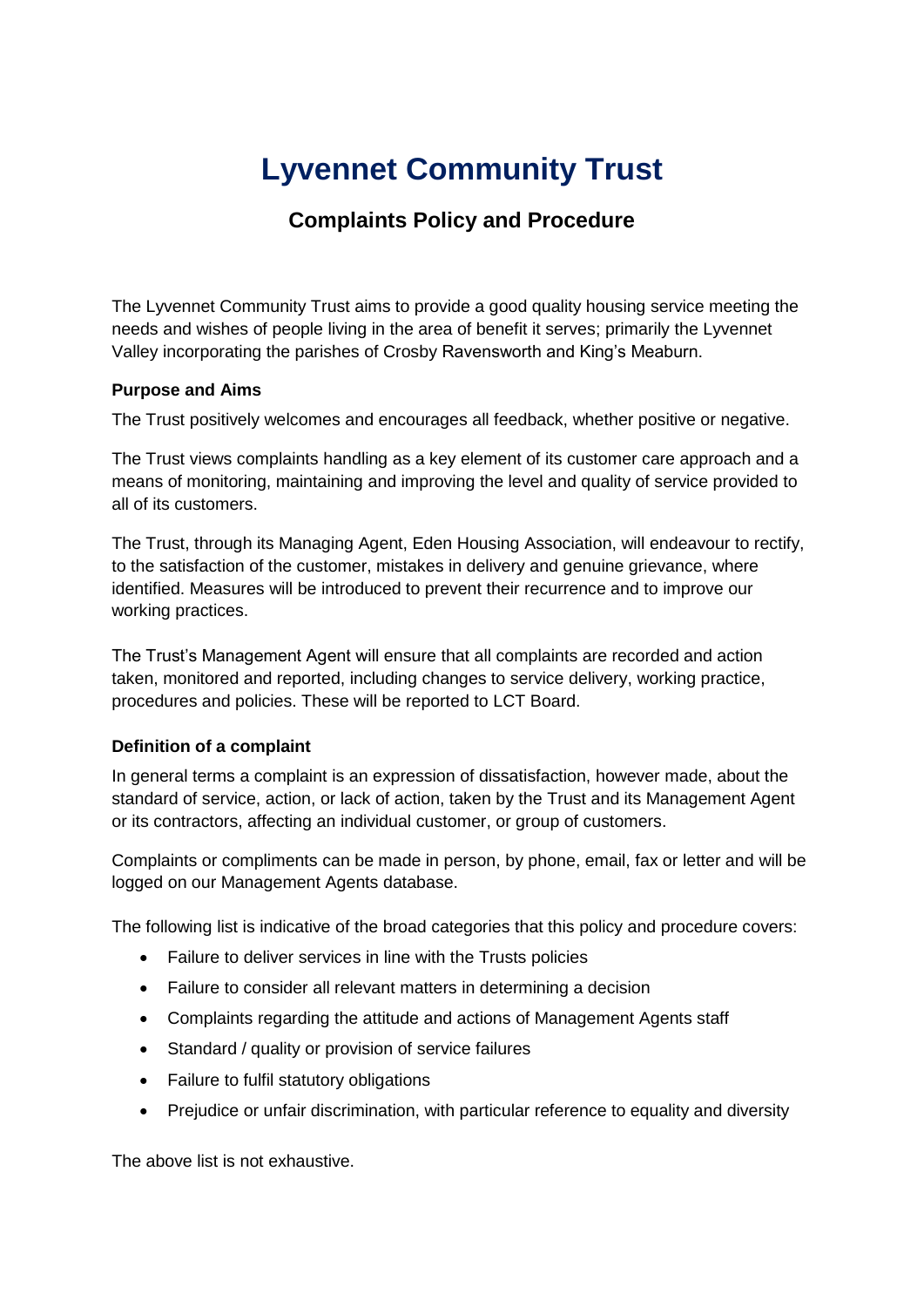#### **Procedure**

This page tells you the procedure you should follow if you feel dissatisfied and you wish to make a complaint about the service you have received.

If you do wish to make a complaint, please remember to provide as much detail as possible and to state clearly what you think should be done to solve your problem. It will also be helpful if you can tell us if you have reported this problem previously and, if so, to whom and when.

Do not forget to provide us with details of your name, address and telephone number.

#### **Stage One - Initial Complaint**

Any person with a complaint about the service received from the LCT, our Managing Agent or anyone acting on our behalf should contact our Managing Agent at:

Eden Housing Association Ltd. Blain House, Bridge Lane, Penrith CA11 8QU Tel: 01768 861 445 Email: [enquiry@edenha.org.uk](mailto:enquiry@edenha.org.uk)

Eden HA staff will aim to resolve any complaint quickly and effectively.

#### **Stage Two - Formal Complaint**

If you are unhappy with the action taken under Stage One then please make a formal complaint to the Director.

The Director will investigate the complaint and may meet with you in an attempt to resolve the matter through negotiation and conciliation.

#### **Stage Three - Appeal to the LCT Board**

If you are still not satisfied with the way your complaint has been dealt with then you can appeal directly to the Board of the LCT by writing to the Chair at:

Lyvennet Community Trust, Glebe House,